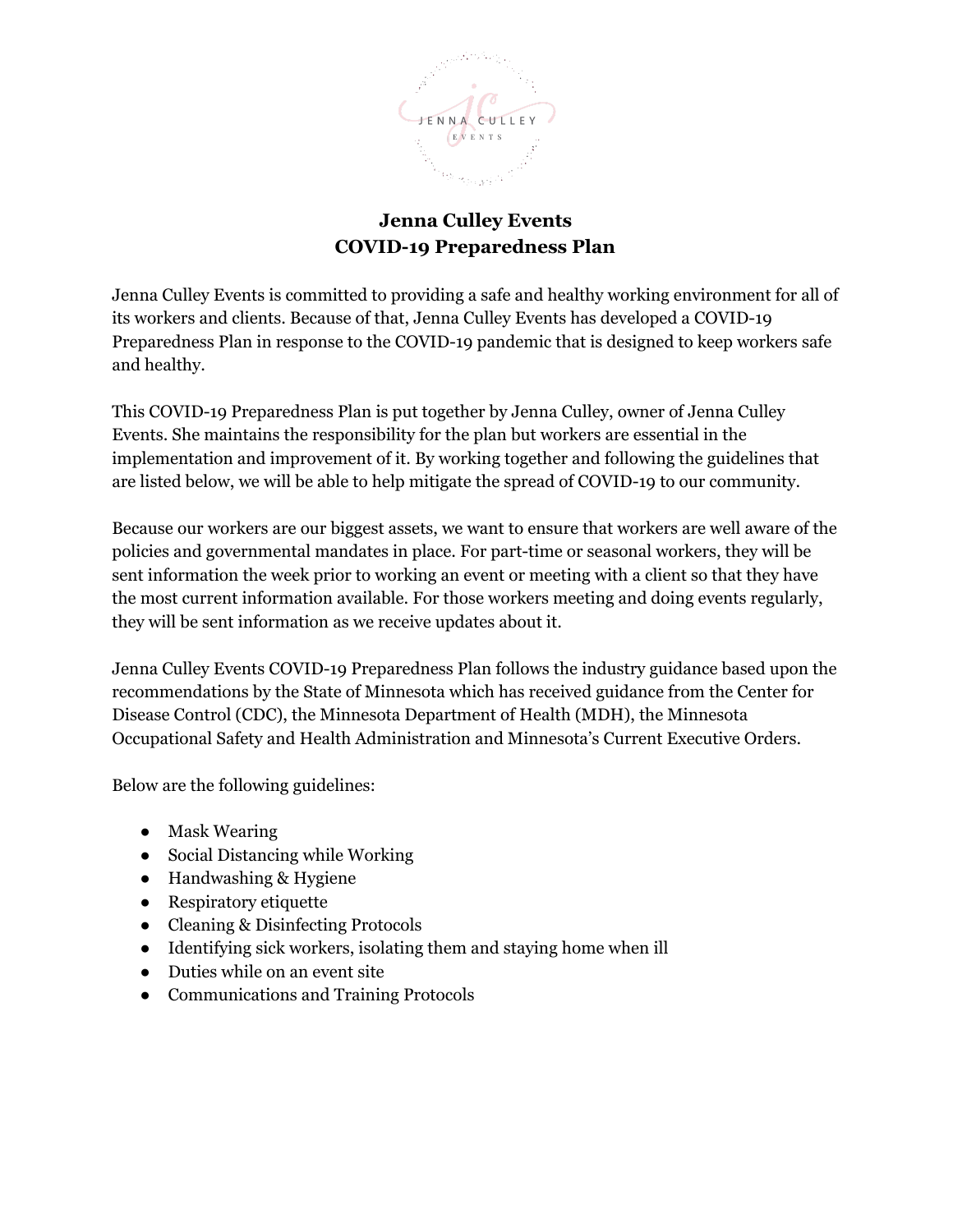## **Mask Wearing**

Based on Executive Order 20-81 given on July 25, 2020, all Jenna Culley Events workers will be required to wear a mask while working indoors unless they are alone in a room or while eating or drinking on a break. Workers will also wear a mask if outside and not able to socially distance themselves. Masks will be provided by Jenna Culley Events if a worker is not able to provide one themselves. Additional masks will also be available to give to guests and clients that arrive to an event without a mask.

## **Social Distancing while Working**

All workers are required to be socially distanced 6 ft from clients, guests, vendors and other personnel while performing their job duties. If it is not possible to socially distance then workers will not be able to perform those duties. If venues or clients are not following local guidelines and restrictions on venue occupancy requirements, workers will not be allowed to stay at that event.

## **Handwashing & Hygiene**

All workers are asked to wash their hands for at least 20 seconds with soap and hot water frequently throughout the event day but especially at the beginning and end of a shift as well as after using the bathroom or eating and drinking. If workers come in contact with clients, guests, vendors and other personnel, they must stop what they are doing to wash their hands. If they come in contact with any food or drink items used by clients, guests, vendors or other personnel, they must stop what they are doing and wash their hands.

All workers are asked to wear their hair up and away from their face during wedding days. This is to decrease the need to touch one's face to remove hair.

### **Respiratory Etiquette**

If a worker needs to cough or sneeze, they are being asked to cover their mouth with a sleeve or tissue and to avoid touching their face, eyes, nose or mouth with their hands. They should dispose of tissues and immediately wash their hands.

### **Cleaning & Disinfecting Protocols**

Regular cleaning and disinfecting of work supplies and personal belongings is being implemented and trained on. Jenna Culley Events is asking that each worker provide their own PPE but will have masks, gloves, hand sanitizer and disinfecting spray available in our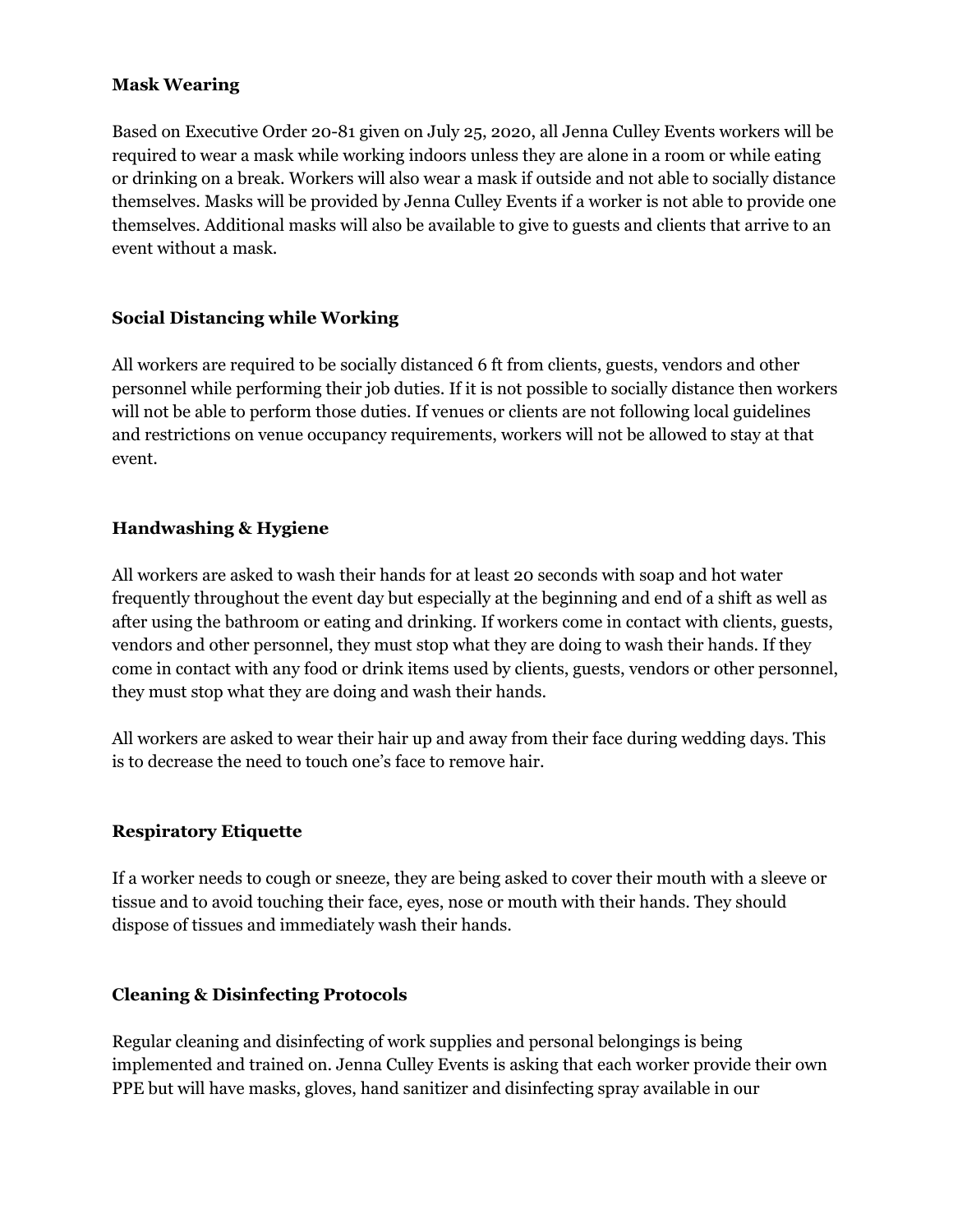emergency kits in case anything is forgotten or needed. Masks are required to be worn (see Mask section for specifics) and gloves are required when handling personal decor from clients.

# **Identifying sick workers, isolating them and staying home when ill**

Workers are being asked to monitor their own symptoms at home prior to attending an event or meeting. They will be asked to sign a personal statement document (health screening), monitor their temperature and sign an assumption of risk and release policy.

Workers will not be permitted to work if they are reporting COVID-19 symptoms, have had COVID-19 within the last 15 days, have been around someone who has tested positive for COVID-19 within the last 15 days or has a temperature above 100.3.

If they fit any of the following above criteria prior to or during an event, they must notify Jenna Culley and she will find a suitable replacement.

Jenna Culley Events does not provide sick leave but does ask that you stay home when you or a family member is sick. If a worker or family member has underlying conditions, you will not be required to work but we do ask that you give Jenna Culley at least 3 weeks notice if you are uncomfortable moving forward with working an event.

If Jenna Culley Events is notified of an exposure to COVID-19 from an event or meeting, Jenna Culley will notify the worker immediately so they are able to self-quarantine for at least two weeks.

# **Duties while on event site**

Jenna Culley Events is known for rarely saying no to doing a service a client needs. However, in this unprecedented times, there are certain duties that we may normally handle that we are not currently able to do or certain specifications must be in place for us to perform them. These are listed below:

### *Health Screenings*

Jenna Culley Events will not require workers to take temperatures or monitor health screenings while at an event. The Lead Planner of any event must ensure either the venue or client is managing this if it is required for that particular event.

### *Food & Drink Items*

Workers will not handle any used food items, plates, glassware, bottles, etc that have been used by guests and will not serve any food or drink items that are not individually wrapped. We must be able to set out food items while staying 6 feet away from any guest, client, vendor or other personnel.